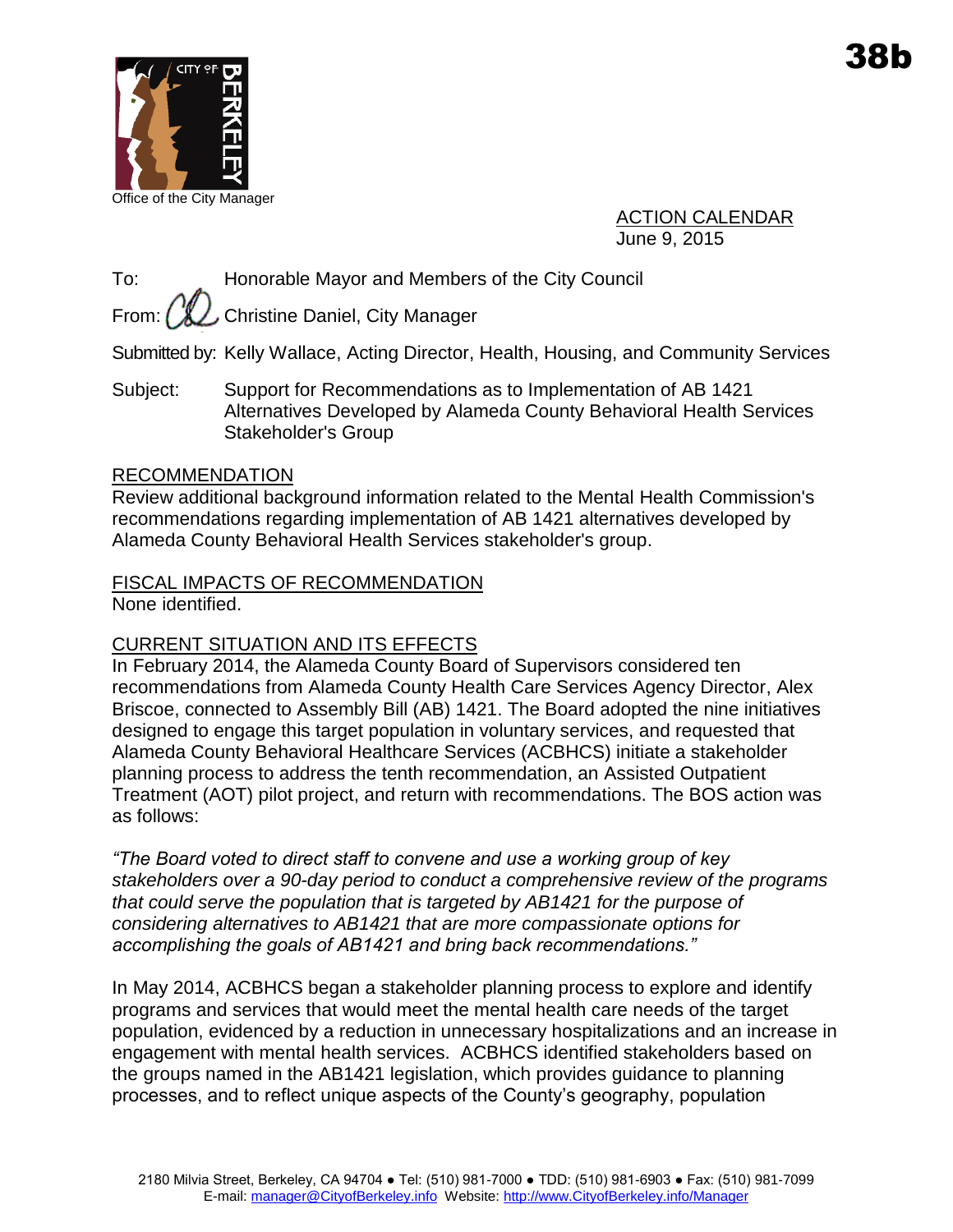demographics and service mix. The committee was comprised of twenty-four members, including consumers, family members, and service providers (including Berkeley Mental Health), as well as representatives from Alameda County's Social Services Agency, Sheriff's Office, and Public Defender.

ACBHCS engaged a consultant, Resource Development Associates (RDA), to design and implement this planning process. The recommendations of the stakeholder committee were submitted to ACBHCS in October 2014 to develop supporting budget and implementation details prior to submission to the Board of Supervisors. These recommendations were incorporated into a letter to the Alameda County Board of Supervisors from Alex Briscoe on January 13, 2015. The letter outlines eleven system level recommendations, and does not include a pilot of AOT.

If ACBHCS is directed to enact the recommendations of the stakeholder committee, the City of Berkeley will not be required to enact any programs or required to make any changes to funding. These new programs will provide additional types of services for the residents of Berkeley who utilize the inpatient and acute care system within ACBHCS. The adoption of any of the recommendations of the stakeholder committee does not preclude the Alameda County Board of Supervisors from implementing AB 1421at this or any other time.

#### BACKGROUND

Prior to the work of the ACBHCS stakeholder planning process, on November 19, 2013, the Berkeley City Council passed a resolution to urge the Alameda County Board of Supervisors to adopt recommendations for improved Mental Health Services as proposed by Health Care Services Director, Alex Briscoe, and in particular to approve the pilot of Assisted Outpatient Treatment (AOT) for five seriously ill clients.

The Assisted Outpatient Treatment Demonstration Project Act (AB 1421) was passed by the California State Assembly in 2002. AB1421, also known as "Laura's Law," was developed in response to the 2001 Nevada County shooting of a mental health worker by a man who was not participating in psychiatric treatment. AB1421 provides courtordered intensive outpatient services for individuals with a recent history of recurrent psychiatric emergency room visits and hospitalizations who are significantly deteriorating and unwilling or unable to engage in voluntary services to support their recovery. These programs, known as Assisted Outpatient Treatment (AOT), attempt to address a gap in the continuum of treatment for these individuals. Services provided in AOT include psychological and substance abuse services; medication support; housing assistance; family and parenting support; peer support; and age, gender and culturally appropriate services.